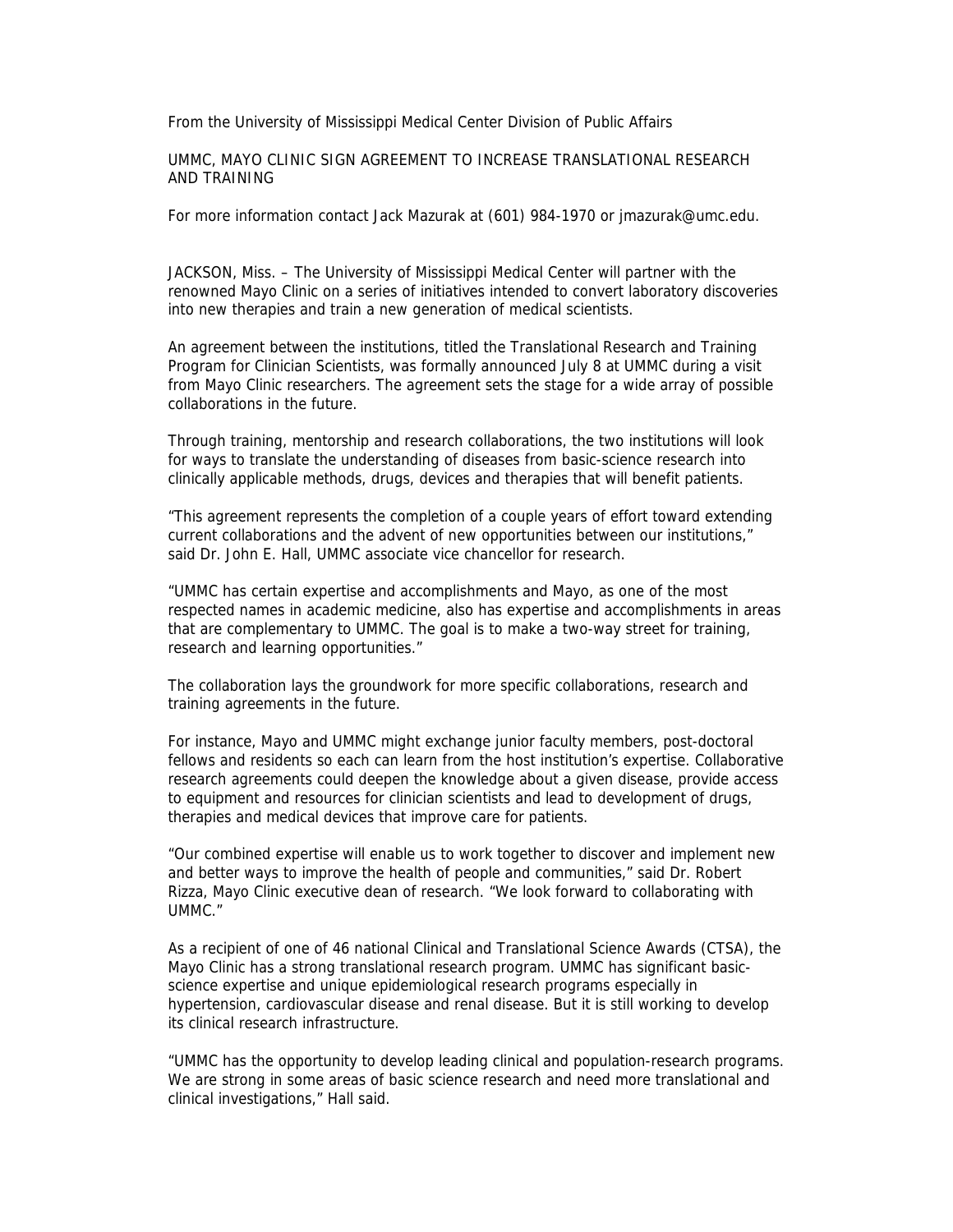The CTSAs are administered by the National Institutes of Health's National Center for Research Resources.

Researchers at the Mayo Clinic will gain access to the Mississippi patient population, which has some of the nation's highest rates of heart disease, obesity, diabetes, stoke and hypertension.

As well, Mississippi has an African-American population particularly affected by those diseases that otherwise would not be easily accessible for Mayo researchers, Hall said.

The importance of biomedical research to understand and reverse health disparities, particularly in African-American populations, can't be overstated. UMMC and two historically black institutions, Jackson State University and Tougaloo College, are a decade into the Jackson Heart Study. The study investigates cardiovascular disease among 5,300 African-Americans in Mississippi's Capital. It's the nation's largest longitudinal study of cardiovascular disease risk factors in African-Americans.

UMMC is also a principal site for the 20-year-running Atherosclerosis Risk in Communities Study, a larger population study, in which about a quarter of the 16,000 participants are African-Americans from the Jackson metro area.

Under the agreement, detailed arrangements could be more easily formed that give researchers at Mayo increased access to data and participants of the studies.

The agreement also formalizes ongoing research relationships between the two institutions. Investigators from Mayo and UMMC for several years have worked together on numerous projects. Those include research into hypertension-induced renal injury, the genetics of kidney disease, the genetics of microangiopathic brain injury as well as in research consultation, lectures, and symposia.

"This relationship sets up a wide platform for both institutions to work together," Hall said. "As more faculty members, fellows and residents find out about it, we'll see more projects, training and collaboration efforts."

## ####

## 7/8/2010

Please forward this message to colleagues who might be interested. If you wish to be removed from this list or know of a colleague to add, send an e-mail message to: LAGriffin@pubaffairs.umsmed.edu.

The University of Mississippi Medical Center, located in Jackson, is the state's only academic medical center. University of Mississippi Health Care represents the clinical programs of the Medical Center and includes University Hospitals and Health System and University Physicians, the faculty group practice. UMMC encompasses five health science schools, including medicine, nursing, health related professions, dentistry and graduate studies, as well as the site where University of Mississippi pharmacy students do their clinical training. The Medical Center's threefold mission is to educate tomorrow's healthcare professionals, conduct innovative research to improve human health, and to provide the highest quality care available to the state's citizens. A major goal of the Medical Center is the improvement of the health of Mississippians and the elimination of health